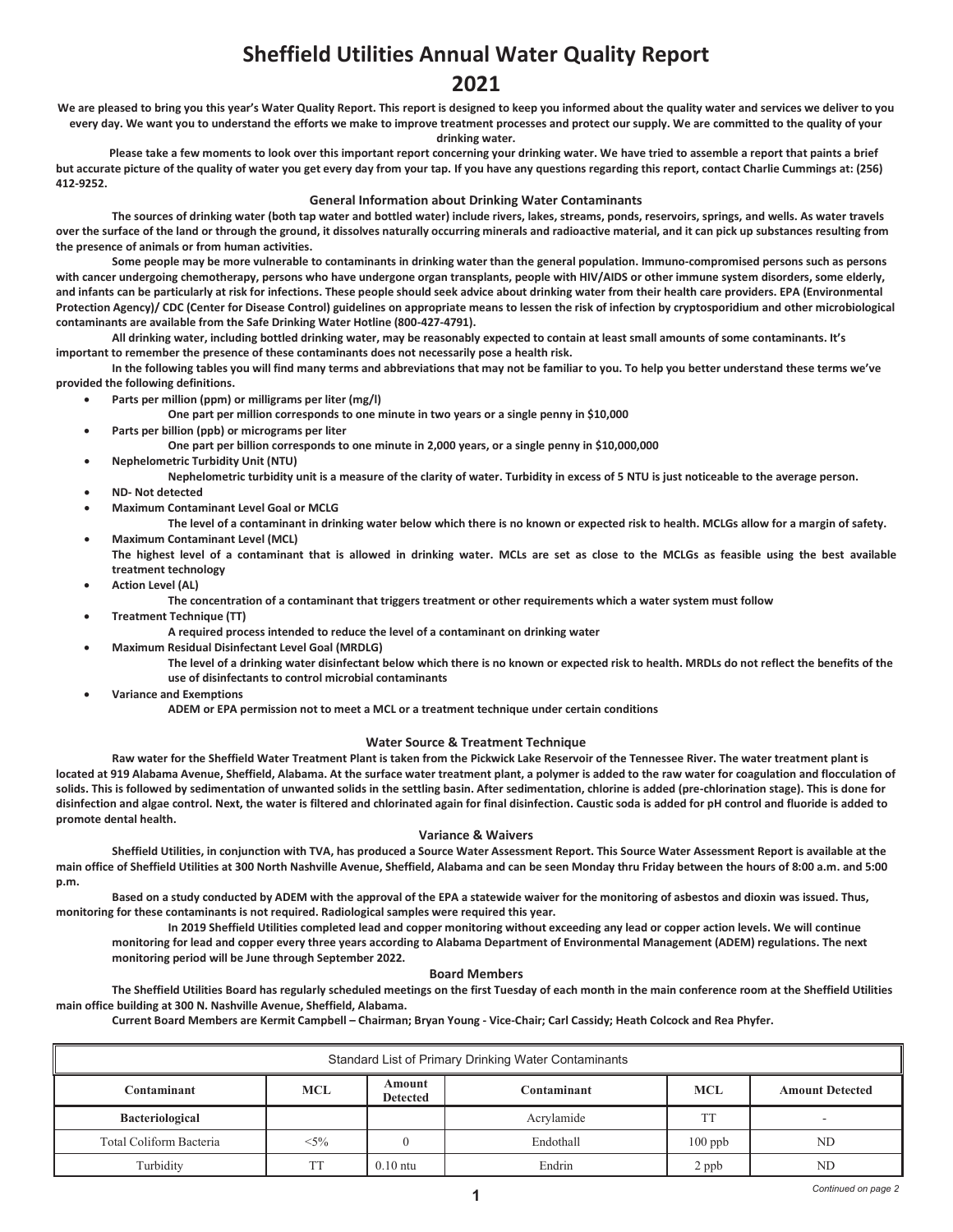L

|                                |                |                          | Standard List of Primary Drinking Water Contaminants |           |                |
|--------------------------------|----------------|--------------------------|------------------------------------------------------|-----------|----------------|
| Fecal Coliform and E.Coli      | $\theta$       | $\Omega$                 | Epichlorohydrin                                      | <b>TT</b> | ND             |
| Radiological*                  |                |                          | Glyphosate                                           | 700 ppb   | N <sub>D</sub> |
| Beta/photon Emitters (mrem/yr) | $\overline{4}$ | ٠                        | Heptachlor                                           | $400$ ppt | ND             |
| Alpha emitters $(pCi/l)$       | 15             | $.58 + (-0.895)$         | Heptachlor epoxide                                   | $200$ ppt | ND             |
| Combined radium (pCi/l)        | 5              | $.12+/-.342$             | Hexachlorobenzene                                    | 1 ppb     | ND             |
| Uranium                        | 30ppb          |                          | Lindane                                              | $200$ ppt | ۰              |
| <b>Inorganic Chemicals</b>     |                |                          | Methoxychlor                                         | $40$ ppb  | ND             |
| Antimony                       | 6ppb           | ND                       | Oxamyl [Vydate]                                      | $200$ ppb | ND             |
| Arsenic                        | 10ppb          | ND                       | <b>PCBs</b>                                          | $500$ ppt | N <sub>D</sub> |
| Asbestos (MFL)                 | $\overline{7}$ | $\overline{\phantom{a}}$ | Pentachlorophenol                                    | 1 ppb     | ND             |
| Barium                         | 2ppm           | .021 ppm                 | Picloram                                             | $500$ ppb | ND             |
| Beryllium                      | 4ppb           | ND                       | Simazine                                             | 4 ppb     | <b>ND</b>      |

## Standard List of Primary Drinking Water Contaminants cont.

| Cadmium                    | 5ppb         | ND                       | Toxaphene                                                                           | $3$ ppb        | <b>ND</b>      |
|----------------------------|--------------|--------------------------|-------------------------------------------------------------------------------------|----------------|----------------|
| Chromium                   | $100$ ppb    | ND                       | Benzene                                                                             | 5 ppb          | ND             |
| Copper                     | $Al=1.3$ ppm | .0016 ppm                | Carbon tetrachloride                                                                | 5 ppb          | ND             |
| Cyanide                    | 200ppb       | ND                       | Chlorobenzene                                                                       | $100$ ppb      | ND             |
| Fluoride                   | 4ppm         | $0.64$ ppm               | Dibromochloropropane                                                                | 200 ppt        | ٠              |
| Lead                       | $Al=15$ ppb  | ND                       | 1,2-Dichlorobenzene                                                                 | 600 ppb        | <b>ND</b>      |
| Mercury                    | 2ppb         | ND                       | 1,4-Dichlorobenzene                                                                 | 75 ppb         | ND             |
| Nitrate                    | 10ppm        | $0.29$ ppm               | 1.1 -Dichloroethane                                                                 | 5 ppb          | <b>ND</b>      |
| Nitrite                    | 1ppm         | ND                       | 1,1-Dichloroethylene                                                                | 7ppb           | N <sub>D</sub> |
| Selenium                   | 50ppb        | ND                       | Cis-1,2- Dichloroethylene                                                           | 70 ppb         | ND             |
| Thallium                   | 2ppb         | ND                       | trans-1,2- Dichloroethylene                                                         | $100$ ppb      | ND             |
| <b>Organic Chemicals</b>   |              |                          | Dichloromethane                                                                     | 5 ppb          | ÷,             |
| $2,4-D$                    | 70ppb        | $.00014$ ppm             | 1,3-Dichloropropane                                                                 | 5 ppb          | N <sub>D</sub> |
| $2,4,5$ -Tp(Silvex)        | 50ppb        | ND                       | Styrene                                                                             | $100$ ppb      | ND             |
| Ethylbenzene               | 700 ppb      | ND                       | Tetrachloroethylene                                                                 | 5 ppb          | ND             |
| Ethylene dibromide         | 50 ppt       | ÷                        | 1,2,4-Trichlorobenzene                                                              | 70 ppb         | <b>ND</b>      |
| Alachlor                   | 2 ppb        | ND                       | 1,1,1-Trichloroethane                                                               | $200$ ppb      | ND             |
| Atrazine                   | 3 ppb        | ND                       | 1,1,2-Trichloroethane                                                               | 5 ppb          | ND             |
| Benzo(a)yprene [PAHs]      | $200$ ppt    | N <sub>D</sub>           | Trichloroethylene                                                                   | 5 ppb          | ND             |
| Carbofuran                 | 40 ppb       | ND                       | <b>TTHM</b>                                                                         | 80 ppb         | 46.2 ppb       |
| Chlordane                  | 2 ppb        | ${\rm ND}$               | HAA5                                                                                | 60 ppb         | 31.4 ppb       |
| Dalzpon                    | 200 ppb      | $\rm ND$                 | Vinyl Chloride                                                                      | 2 ppb          | ND             |
| Di (2-ethylhexyl) adipate  | $400$ ppb    | $\mbox{\sc ND}$          | Xylenes                                                                             | 10 ppm         | ND             |
| Di (2-ethylhexyl) phthlate | 6 ppb        | $\mbox{\sc ND}$          | <b>TOC</b>                                                                          | <b>TT</b>      | 1.52 ppm       |
| Dinoseb                    | 7 ppb        | $\rm ND$                 | Chlorine                                                                            | 4 ppm          | 1.7 ppm        |
| Diquat                     | $20$ ppb     | ND                       | Chlorine dioxide                                                                    | $800$ ppb      |                |
| Dioxin [2,3,7,8-TCDD]      | 30 ppq       | $\overline{\phantom{a}}$ | <b>Bromate</b>                                                                      | 10 ppb         |                |
| Chlorimines                | 4 ppm        | $\overline{\phantom{a}}$ | Toulene                                                                             | $\overline{1}$ | ND             |
| Chlorite                   | 1 ppm        | ÷,                       |                                                                                     |                |                |
|                            |              |                          | * Sample result from May 11, 2021. Sample frequency 1 sample per 9Y- every 9 years. |                |                |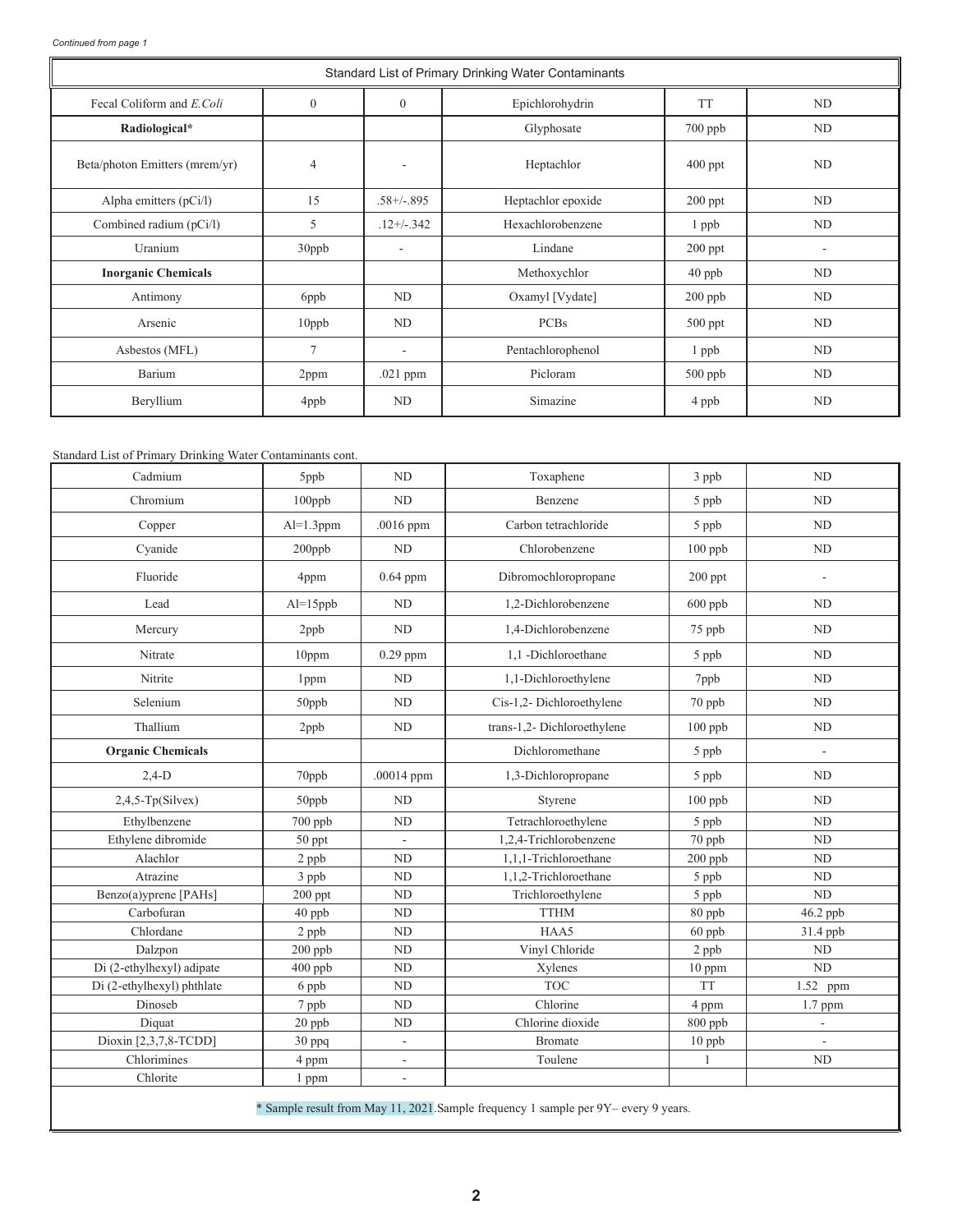|                         |              |                   |                        | <b>Table of Detected Contaminants</b>          |                                                                                                                               |
|-------------------------|--------------|-------------------|------------------------|------------------------------------------------|-------------------------------------------------------------------------------------------------------------------------------|
| <b>CONTAMINANT</b>      | <b>MCLG</b>  | <b>MCL</b>        | <b>Avg Range</b>       | <b>MAX</b><br><b>Amount</b><br><b>Detected</b> | <b>Likely Source of Contamination</b>                                                                                         |
|                         |              |                   | <b>Bacteriological</b> |                                                | <b>January-December 2010</b>                                                                                                  |
| Total Coliform Bacteria | $\theta$     | $< 5\%$           | $\Omega$               | $\theta$                                       | Human and animal fecal waste                                                                                                  |
| Turbidity               | $\mathbf{0}$ | $0.3$ ntu         | $.010 - .082$ ntu      | $.105$ ntu                                     | Soil runoff                                                                                                                   |
|                         |              |                   |                        | <b>Inorganics Chemicals</b>                    |                                                                                                                               |
| Copper                  | 1.3          | $AI = 1.3$<br>ppm | $0.026 - 0.088$<br>ppm | $0.160$ ppm                                    | Corrosion of household plumbing systems; erosion of natural deposits;<br>leaching from wood preservatives                     |
| Fluoride                | 4 ppm        | 4 ppm             | $.53 - .76$ ppm        | .83 ppm                                        | Erosion of natural deposits; water additive which promotes strong teeth;<br>discharge from fertilizer and aluminum factories. |
| Nitrate                 | $10$ ppm     | $10$ ppm          | $ND - .64$             | $0.64$ ppm                                     | Runoff from fertilizer use; leaching from septic tanks, sewage, erosion of<br>natural deposits.                               |
|                         |              |                   |                        | <b>Organic Chemicals</b>                       |                                                                                                                               |
| HAA5                    | $\theta$     | $60$ ppb          | $23.50 - 43.5$ ppb     | 64.0 ppb                                       | By-product of drinking water disinfection.                                                                                    |
| <b>TTHM</b>             | $\mathbf{0}$ | 80 ppb            | $31.5 - 61.5$ ppb      | 75.0 ppb                                       | By-product of drinking water chlorination                                                                                     |
| <b>TOC</b>              | n/a          | <b>TT</b>         | $.99 - 1.50$ ppb       | 1.50 ppb                                       | Found naturally in water                                                                                                      |
|                         |              |                   |                        |                                                |                                                                                                                               |

Finished Water Alkalinity Minimum 51 ppm CaCO3 Maximum 77 ppm CaCO3 Finished Water Alkalinity Minimum 51 ppm CaCO3 Maximum 77 ppm CaCO3

### **Unregulated Contaminants Unregulated Contaminants**

| Contaminant                 | Average    | Range            |
|-----------------------------|------------|------------------|
| <b>Bromodichloromethane</b> | 8.47 ppb   | $3.4 - 13$ ppb   |
| Chloroform                  | $31.8$ ppb | $8.2 - 60.0$ ppb |
| Dibromochloromethane        | $2.34$ ppb | $ND-3.2$ ppb     |

As you can see by these tables, our system had no violations of allowable limits of contaminants in the drinking water we distribute. We are proud that your drinking water meets or exceeds all Federal and State requirements. We have learned through our monitoring and testing that some contaminants have been detected. The EPA has determined that your water is SAFE at these levels. detected. The EPA has determined that your water is SAFE at these levels.

# **CYANOTOXINS CYANOTOXINS**

In 2020 Sheffield tested for cyanotoxins under UCMR 4. Cyanotoxins are toxins produced by bacteria called In 2020 Sheffield tested for cyanotoxins under UCMR 4. Cyanotoxins are toxins produced by bacteria called cyanobacteria. These toxins can be harmful to humans and animals. Eight samples were taken between June and September. In all eight samples, the levels of cyanotoxins were under the detection level. In all eight samples, the levels of cyanotoxins were under the detection level.

## **Sheffield Utilities 2018 UCMR 4 DATA**

|                                |                            |             | <b>Unregulated Contaminant Monitoring Rule 4 (UCMR4) Contaminants</b>        |
|--------------------------------|----------------------------|-------------|------------------------------------------------------------------------------|
|                                | Level                      | <b>Unit</b> | <b>Likely Source</b>                                                         |
| <b>Contaminants</b>            | <b>Detected</b><br>(Range) | Msmt.       | of Contamination                                                             |
| Germanium                      | ND-<br>< 0.300             | ppb         | Naturally found in the environment or as a result of industrial<br>discharge |
| <b>Manganese</b>               | <b>ND-0.400</b>            | ppb         | Naturally occurring in the environment                                       |
| Alpha-<br>Hexachlorcyclohexane | ND-<br>< 0.0100            | ppb         | Soil runoff, used in insecticides                                            |
| <b>Chloropyrifos</b>           | ND-<br>< 0.0300            | ppb         | Soil runoff, used used in agriculture                                        |
| <b>Dimethipin</b>              | ND < 0.200                 | ppb         | Soil runofff, pesticide                                                      |
| <b>Ethoprop</b>                | ND-<br>< 0.0300            | ppb         | Soil runoff, insecticide                                                     |
| Oxyfluorfen                    | ND-<br>< 0.0500            | ppb         | Soil runoff, herbicide                                                       |
| <b>Profenofos</b>              | ND < 0.300                 | ppb         | Soil runoff, insecticide                                                     |
| <b>Tebuconazole</b>            | ND-<0.200                  | ppb         | Soil runoff, fungicide                                                       |